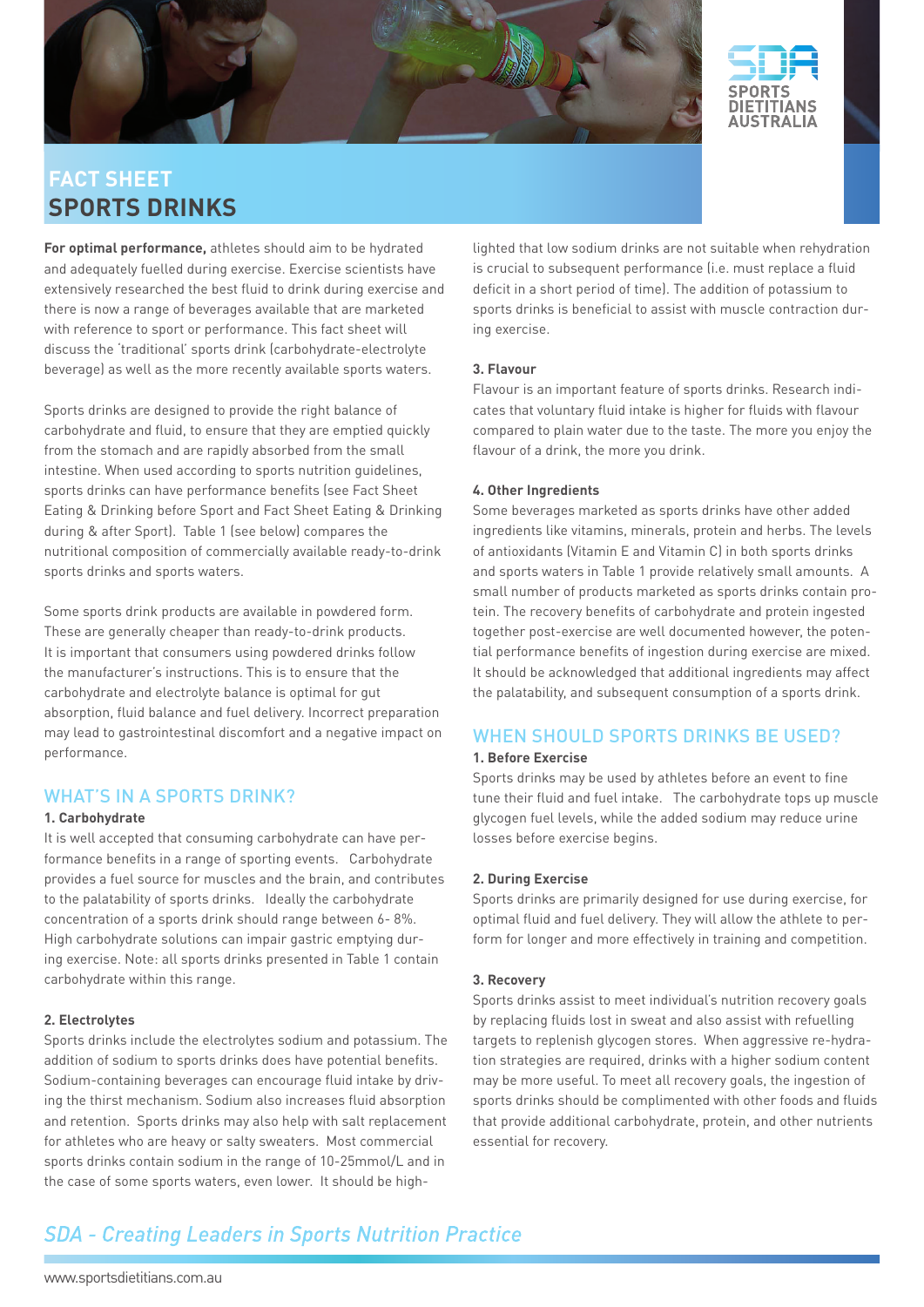



# **fact sheet sports drinks**

## Fluids other than sports drinks

### **1. Sports Water**

A popular drink designed for those who may prefer to drink water during exercise. These drinks are lightly flavoured and generally contain a much lower carbohydrate and electrolyte content than sports drinks. May be a suitable option for moderate exercise of a short duration (<60minutes) or lower intensity sports.

#### **2. Water**

Voluntary fluid intake is less when drinking water compared to flavoured drinks. Water is suitable for low intensity or short duration (less than 45 mins) exercise, or in addition to sports drinks.

#### **3. Cordial / Soft Drink / Fruit Juice**

Generally these are higher in carbohydrate and low in electrolytes compared with sports drinks. However some choices, such as cola drinks, are popular among endurance athletes as a flavor change and a small source of caffeine towards the end of a race. Such drinks should be de-fizzed, since carbonation decreases voluntary fluid intake and may cause gastrointestinal discomfort, such as bloating.

### **4. Energy Drinks**

The carbohydrate concentration of these is generally too high to be beneficial for performance. They contain added ingredients such as caffeine, vitamins, taurine and guarana. Research is inconclusive as to the performance benefits of these ingredients; however the addition of small to moderate doses of caffeine (75 - 200 mg) can help to sustain exercise performance. Caffeine is no longer banned by the World Anti Doping Agency. Consultation with a sports dietitian is important before deciding to use an energy drink in sporting situations. See our fact sheet on Caffeine for more information

# Common Misconceptions about Sports **DRINKS**

#### **1. Sports Drinks Are High In Salt**

The sodium in sports drinks plays a valuable role in improving fluid absorption and the desire to drink. Sodium can also play a role in replacing the large salt losses that can occur in long events (e.g. ironman triathlons) or for salty sweaters. Sports drinks have a similar sodium content to foods such as milk, bread and breakfast cereal, but are much better tolerated during exercise.

#### **2. Sports Drinks Are Not Suitable For Children**

Children have a poor voluntary fluid intake during exercise and

therefore are at greater risk of heat illness. Sports drinks have been demonstrated to improve voluntary fluid intake in children during exercise.

### **3. Sports Drinks Should Be Diluted**

In almost all exercise situations, sports drinks should not be diluted as this reduces the amount of carbohydrate available, changes the sodium concentration (both of which can affect the speed at which the drink empties from the stomach), and changes the flavour.

#### **4. Sports Drinks Cause Gastro-intestinal Upset**

You should always experiment with sports drinks in training before using them in competition. Not drinking enough sports drink, or drinking a lot in a short period of time, can cause gastrointestinal upset. Drink small amounts frequently to minimise problems.

### Dental health

Acidic foods and fluids are one of the factors linked to tooth enamel erosion. Sports drinks, together with fruit juice, soft drink, wine, beer, tea and coffee are all examples of acidic fluids. The use of sports drinks alone is unlikely to cause dental erosion. However, athletes who use large quantities of sports drinks for prolonged periods should pay extra attention to dental hygiene. Athletes should also be encouraged to squirt sports drinks into the back of the mouth, follow with a rinse of water, and avoid drinking with a mouth guard in place to minimise damage to tooth enamel. For more information on how to protect your teeth, please see our fact sheet on Dental Health for Athletes.

## **SUMMARY**

- Sports drinks provide carbohydrates and electrolytes.
- The carbohydrates supply the muscles with fuel during exercise.
- The main electrolyte is sodium, which improves the drive to drink and can assist with fluid replacement (see Fluids in Sport fact sheet)
- Flavoured drinks increase palatability and can assist with fluid consumption.
- Sports drinks and sports waters can be used before, during and after exercise.
- The choice of which drink to consume is an individual one, based on a number of factors. An Accredited Sports Dietitian can help to develop an appropriate fluid plan for your sport. Go to[: www.sportsdietitians.com.au/FindASportsDietitian/ t](http://www.sportsdietitians.com.au/FindASportsDietitian/)o find one near you!

# **SDA - Creating Leaders in Sports Nutrition Practice**